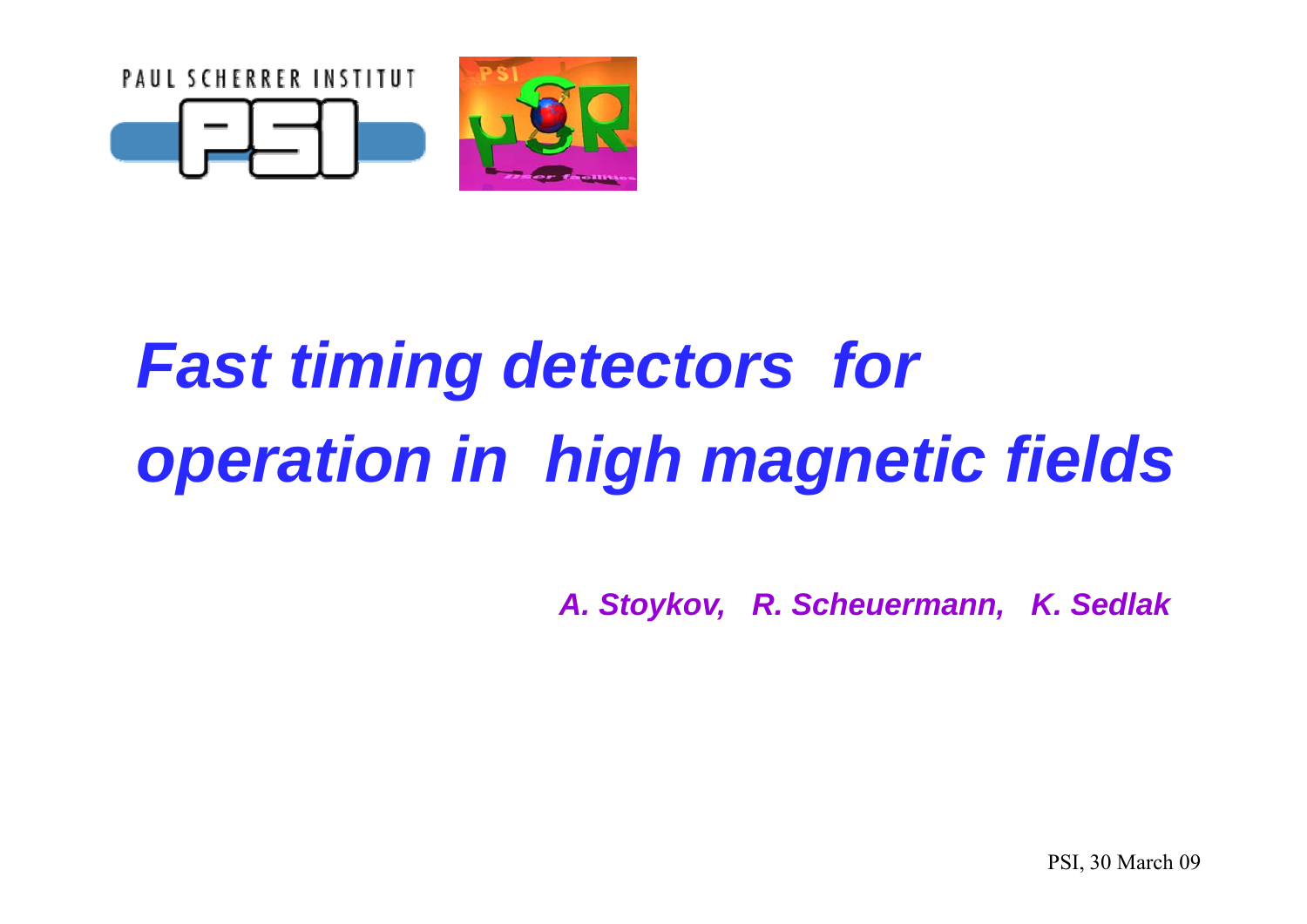# **A challenge of muon spin rotation experiments in 10T**



### PMT based scintillation counters:

• in high magnetic fields the time resolution is limited due to attenuation and broadening of the light pulses in the necessary light guides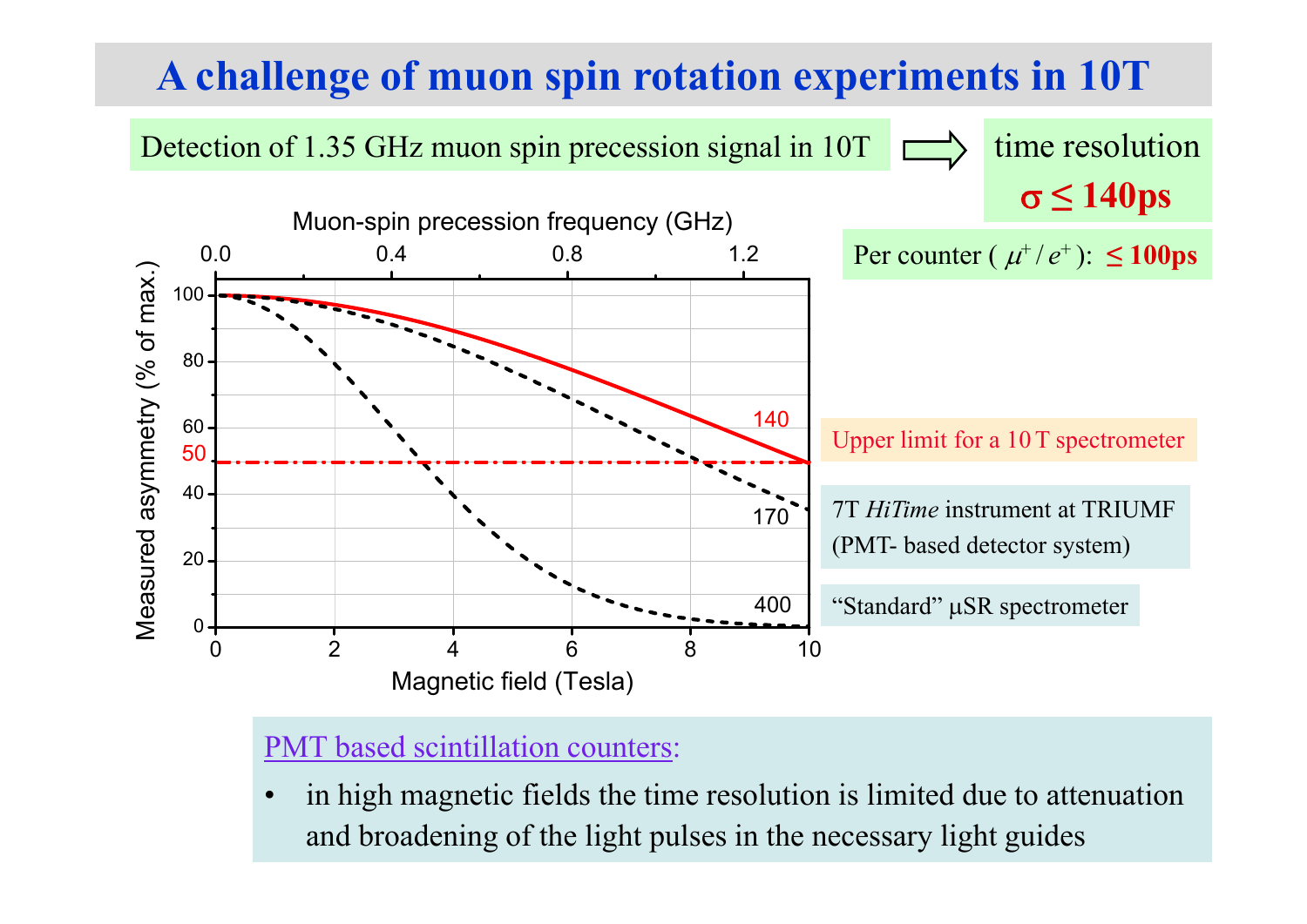# TF  $\mu$ SR in high fields  $\rightarrow$  no light guides  $\rightarrow$  no PMTs

|                          |                      | Potentially promising photosensors                 |                                                  |                                      |                                                         |                                                                   |
|--------------------------|----------------------|----------------------------------------------------|--------------------------------------------------|--------------------------------------|---------------------------------------------------------|-------------------------------------------------------------------|
| photosensor<br>parameter | <b>PMT</b>           | Avalanche<br>PhotoDiode<br>(APD)                   | Large Area<br>Avalanche<br>Photodiode<br>(LAAPD) | Hybrid<br>Photo<br>Detector<br>(HPD) | MicroChannel<br>Plate PMT<br>(MCP PMT)                  | Multipixel<br>Geiger-mode<br>Avalanche<br>PhotoDiode<br>$(G-APD)$ |
| active area              |                      | $> 100$ mm <sup>2</sup> $\leq 100$ mm <sup>2</sup> | $\leq 400$ mm <sup>2</sup>                       | $> 100$ mm <sup>2</sup>              | $> 100$ mm <sup>2</sup>                                 | $\leq 10$ mm <sup>2</sup>                                         |
| operation voltage        | $\sim$ 2 kV          | $\sim$ 400 V                                       | $\sim$ 1600 V                                    | $\sim 8~{\rm kV}$                    | $\sim$ 2 kV                                             | < 100 V                                                           |
| gain                     | $10^5 - 10^7$        | $\leq 500$                                         | $\leq$ 2000                                      | $\leq 8.10^4$                        | $10^5 - 10^7$                                           | $10^4 - 10^7$                                                     |
| PDE $(\%$ , near UV)     | 30                   | $\star$                                            | $\star$                                          | 30                                   | 15                                                      | (2003)<br>5 <sup>1</sup><br>(2007)<br>30                          |
| fast response (near UV)  | yes                  | yes                                                | no<br>(drift time)                               | yes                                  | yes                                                     | yes                                                               |
| operation in high fields | << 1T<br>(typ. 0.3T) | expected<br>$(tested \leq 10T)$                    | expected<br>$(tested \leq 5T)$                   | certain<br>orientations              | max 2T<br>(certain orient.)                             | expected<br>(tested $\leq$ 5T)                                    |
| compactness              | bulky                | compact                                            | compact                                          | bulky                                | bulky                                                   | compact                                                           |
| non-magnetic package     | no                   | yes                                                | yes                                              | no                                   | no                                                      | yes                                                               |
|                          |                      |                                                    |                                                  | a a albu                             | $\sim$ $\sim$ $\sim$ $\sim$ $\sim$ $\sim$ $\sim$ $\sim$ | . <i>.</i> 1. 1 .                                                 |

\* no single phe resolution; QE ~ 70% **good** acceptable not acceptable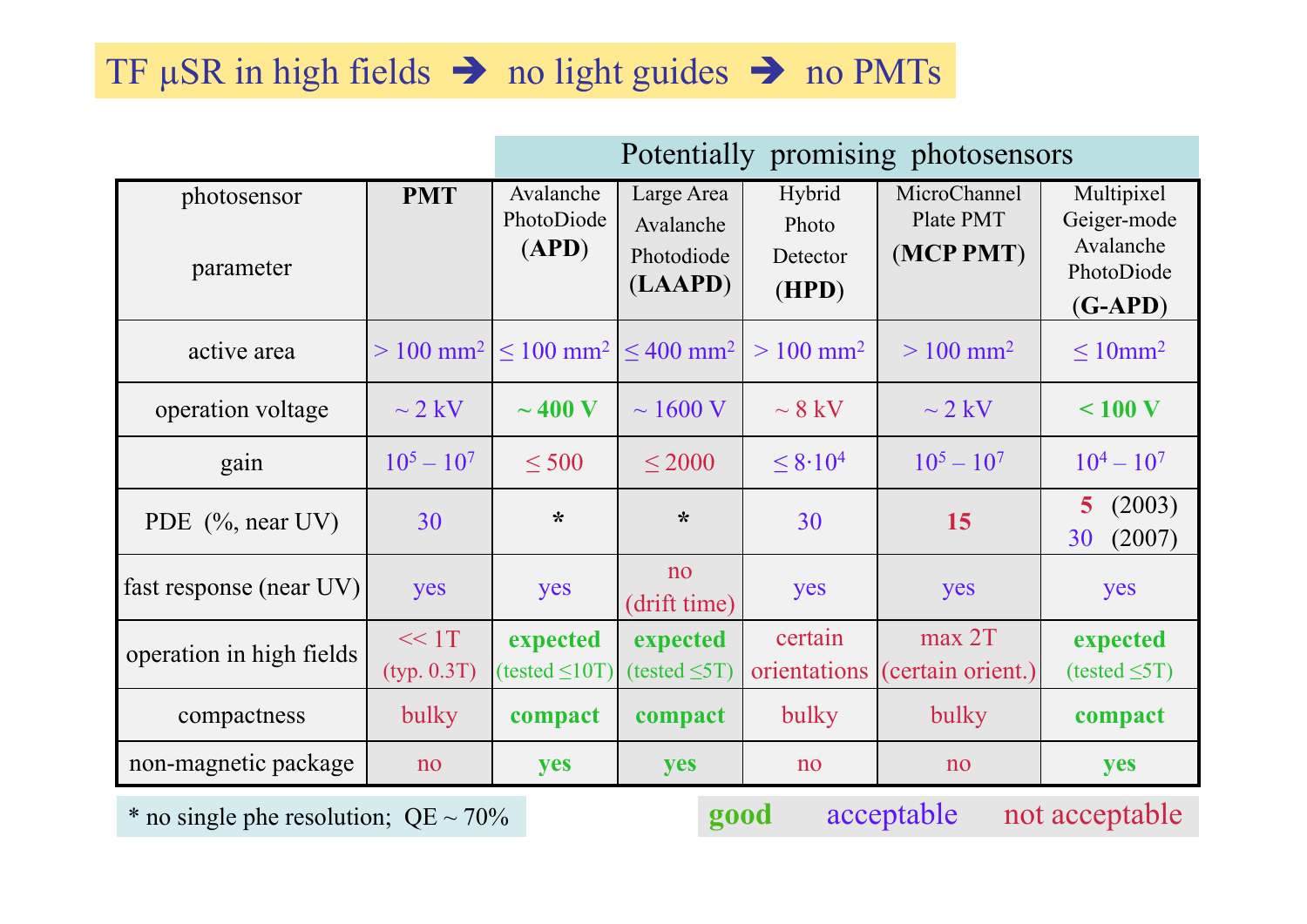# **G-APD ≡ SiPM, MAPD, SSPM, MPPC … , ,, G-APD** – multi-pixel **G**eiger-mode **A**valanche **P**hoto**D**iode





$$
Q_i = C_i \cdot (U - U_0)
$$
  
\n
$$
M = Q_i / e
$$
  
\n
$$
Q = \sum Q_i
$$
  
\n
$$
O
$$
  
\n
$$
O
$$
  
\n
$$
O
$$
  
\n
$$
O
$$
  
\n
$$
O
$$
  
\n
$$
O
$$
  
\n
$$
O
$$
  
\n
$$
O
$$
  
\n
$$
O
$$
  
\n
$$
O
$$
  
\n
$$
O
$$
  
\n
$$
O
$$
  
\n
$$
O
$$
  
\n
$$
O
$$
  
\n
$$
O
$$
  
\n
$$
O
$$
  
\n
$$
O
$$
  
\n
$$
O
$$
  
\n
$$
O
$$
  
\n
$$
O
$$
  
\n
$$
O
$$
  
\n
$$
O
$$
  
\n
$$
O
$$
  
\n
$$
O
$$
  
\n
$$
O
$$
  
\n
$$
O
$$
  
\n
$$
O
$$
  
\n
$$
O
$$
  
\n
$$
O
$$
  
\n
$$
O
$$
  
\n
$$
O
$$
  
\n
$$
O
$$
  
\n
$$
O
$$
  
\n
$$
O
$$
  
\n
$$
O
$$
  
\n
$$
O
$$
  
\n
$$
O
$$
  
\n
$$
O
$$
  
\n
$$
O
$$
  
\n
$$
O
$$
  
\n
$$
O
$$
  
\n
$$
O
$$
  
\n
$$
O
$$
  
\n
$$
O
$$
  
\n
$$
O
$$
  
\n
$$
O
$$
  
\n
$$
O
$$
  
\n
$$
O
$$
  
\n
$$
O
$$
  
\n
$$
O
$$
  
\n
$$
O
$$
  
\n
$$
O
$$
  
\n
$$
O
$$
  
\n
$$
O
$$
  
\n

### **G-APD vs. PMT**

### **Advantages:**

- •insensitive to magnetic field;
- $\bullet$
- •low operation voltage  $(20 - 150 V)$

### **Disadvantages:**

 $\bullet$ small active area  $(1 - 10 \text{ mm}^2)$ 

larger area  $\rightarrow$  G-APD arrays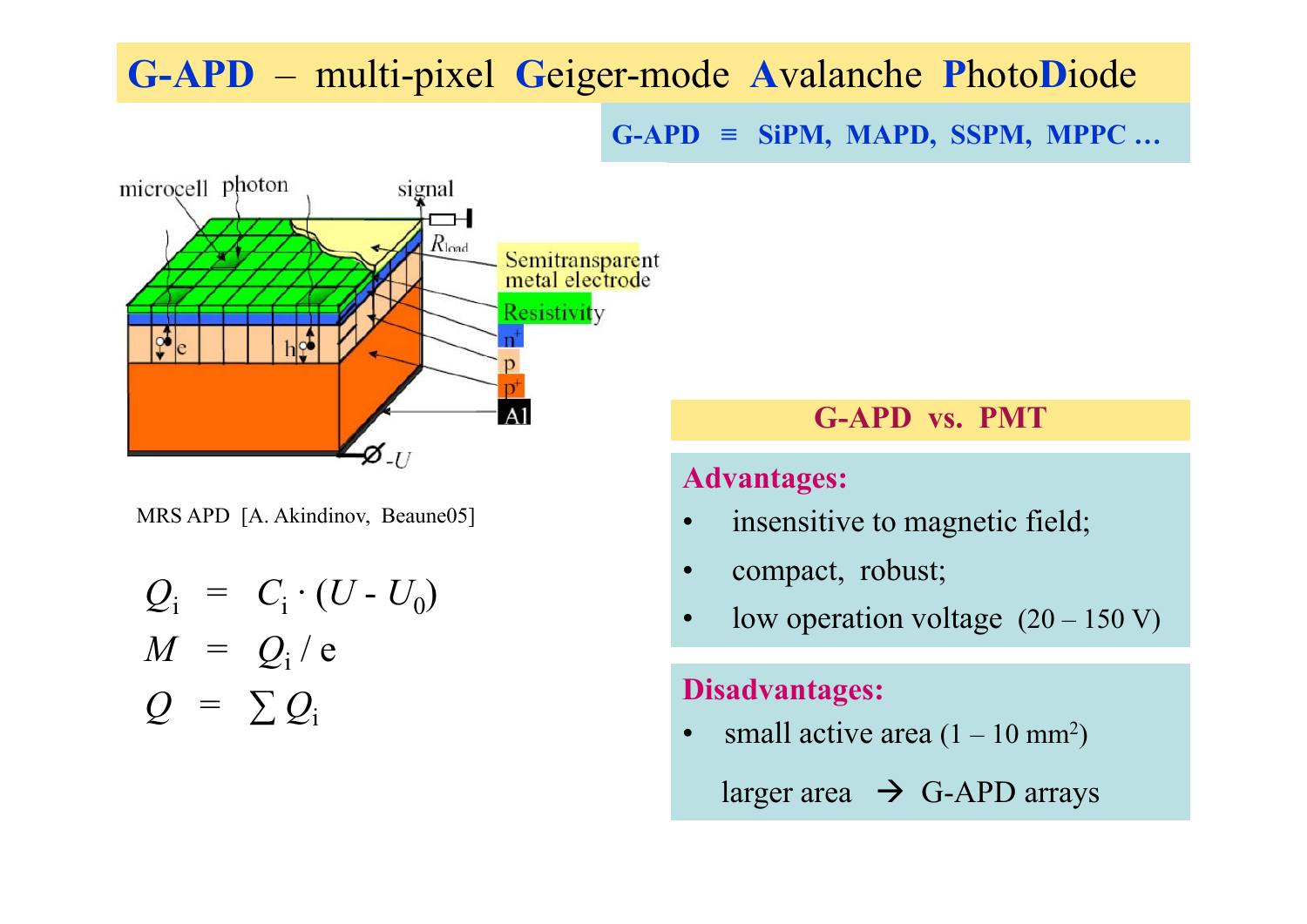• Active area

# (1 – <sup>10</sup> mm2) **G-APD: parameters**

- Number of cells  $\rightarrow$  Dynamic range  $(100 10000 \text{ mm}^2)$
- **Photon Detection Efficiency:** *PDE* **(** λ**,** *U* **)** (≤ 35% at 400 nm)
- Gain: *M* (10<sup>4</sup> 10<sup>7</sup>)
- <u>One-photon time resolution:</u>  $\sigma_{\text{1ph}}(\lambda, U)$  (≥ 100 ps at 400 nm)
- Excess noise factor:  $F = 1 + \sigma^2(M) / \langle M \rangle^2$
- Inter-pixel cross pixel cross-talk: *<sup>α</sup> ( M )*
- Operating voltage: *U* (15 V 150 V)
- Dark current:  $I_0(T, U)$  (10 nA 100  $\mu$ A/mm<sup>2</sup> at RT)
- Dark counts:  $N_0(T, U)$  (0.1 10 MHz/mm<sup>2</sup> at RT)
- Cell recovery time  $(10 1000 \text{ ns})$
- Temperature coefficient of gain:  $(\Delta M/M)/T$  (0.1 10 %/C)
- Radiation hardness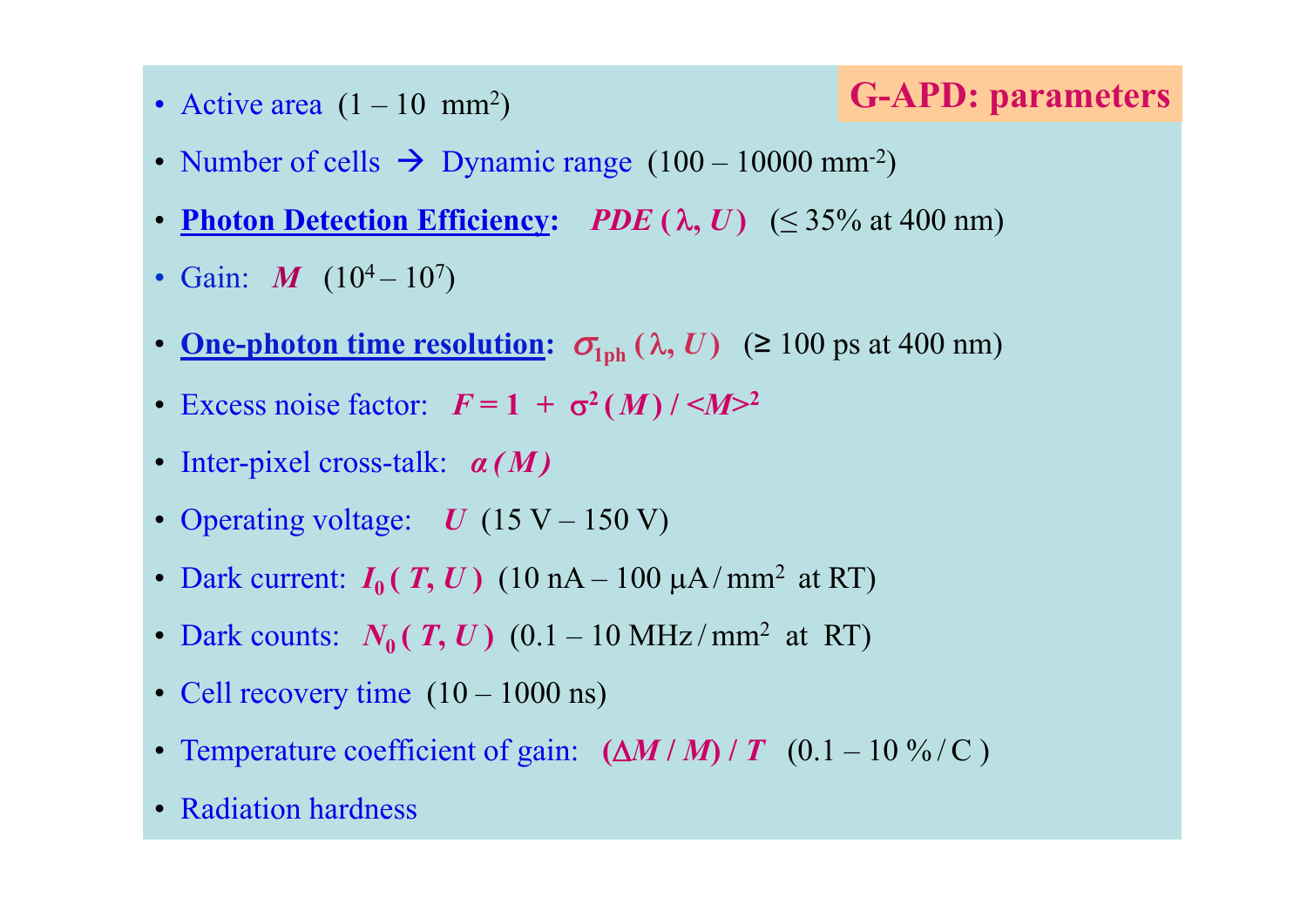# Timing with plastic scintillators: **G-APDs** vs. **PMTs**

time resolution σ vs. detected energy *E*

# **PMT**

 $\sigma E^{0.5} = 19 \text{ ps} \cdot \text{MeV}^{0.5}$  -- best time resolution (NE111 + XP2020UR-M) [M.Moszynski, NIMA 337 (1993) 154]

# **G APD -APD**

 $\sigma(E)$  – to be measured …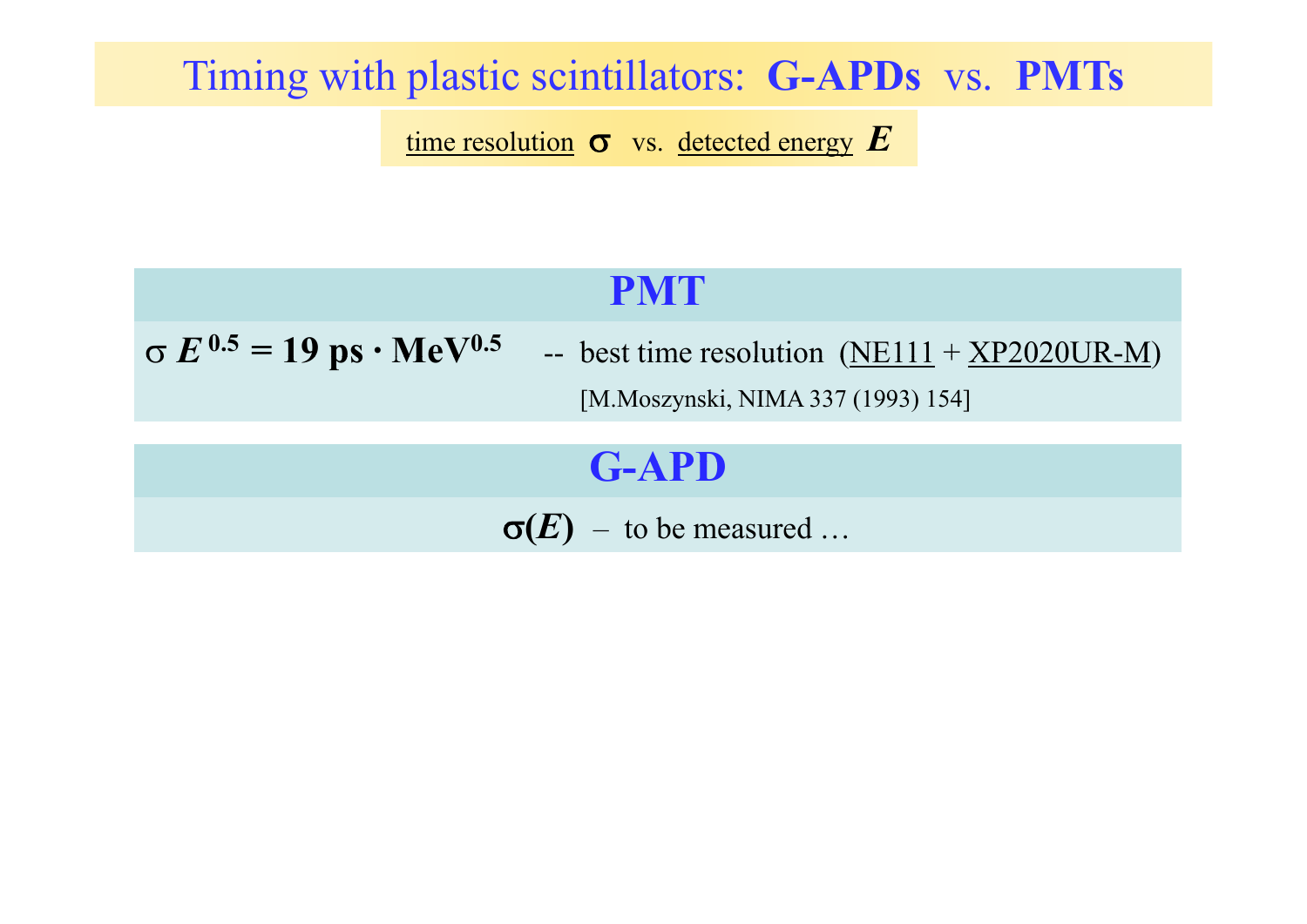



MAR-6 amplifier  $(R_{bias} = 1k, C_{in} = 56p$ F,  $R_{att} = 1k)$ : Gain = 13, bw  $\approx 600$  MHz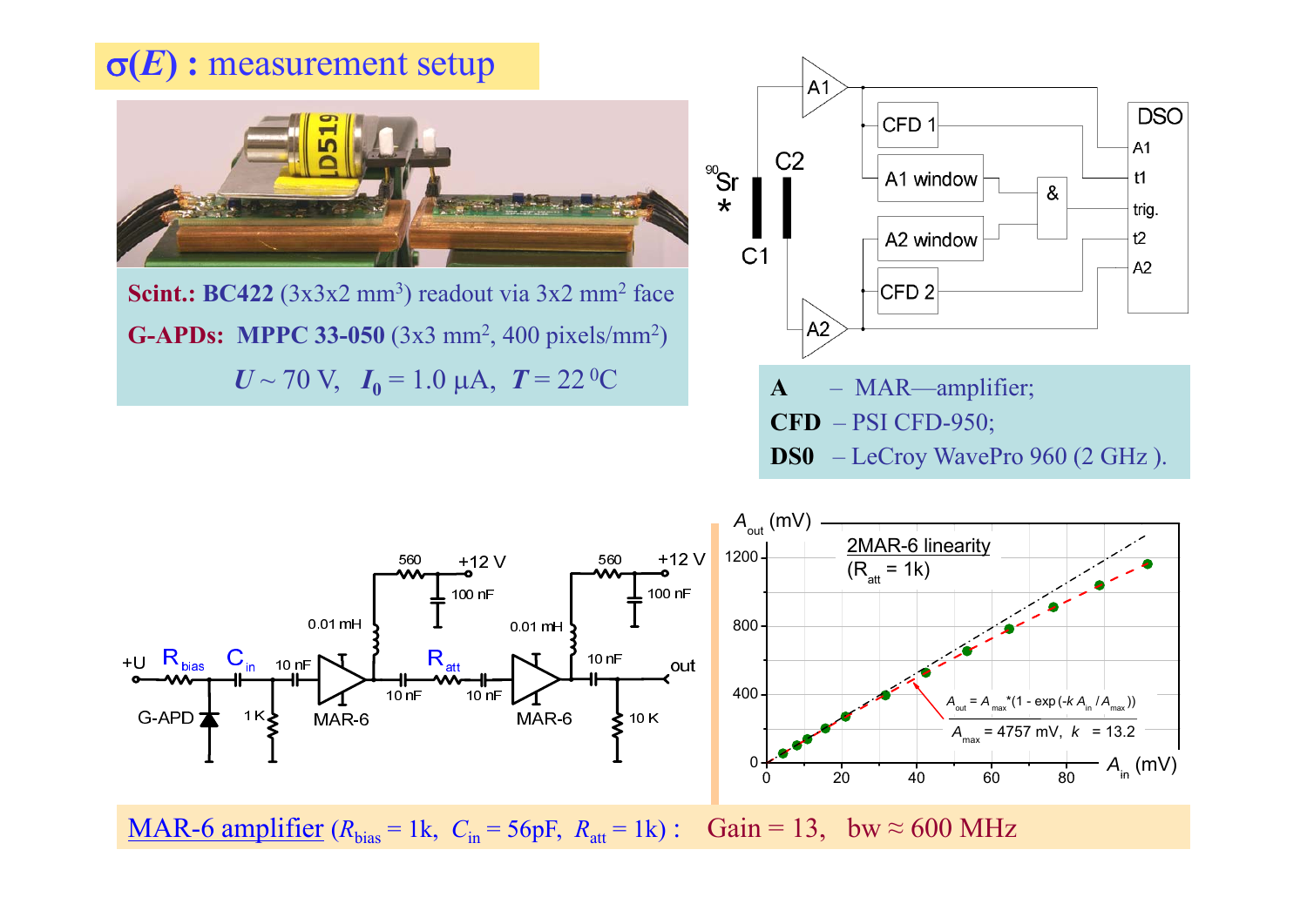

<sup>90</sup>Sr ≯





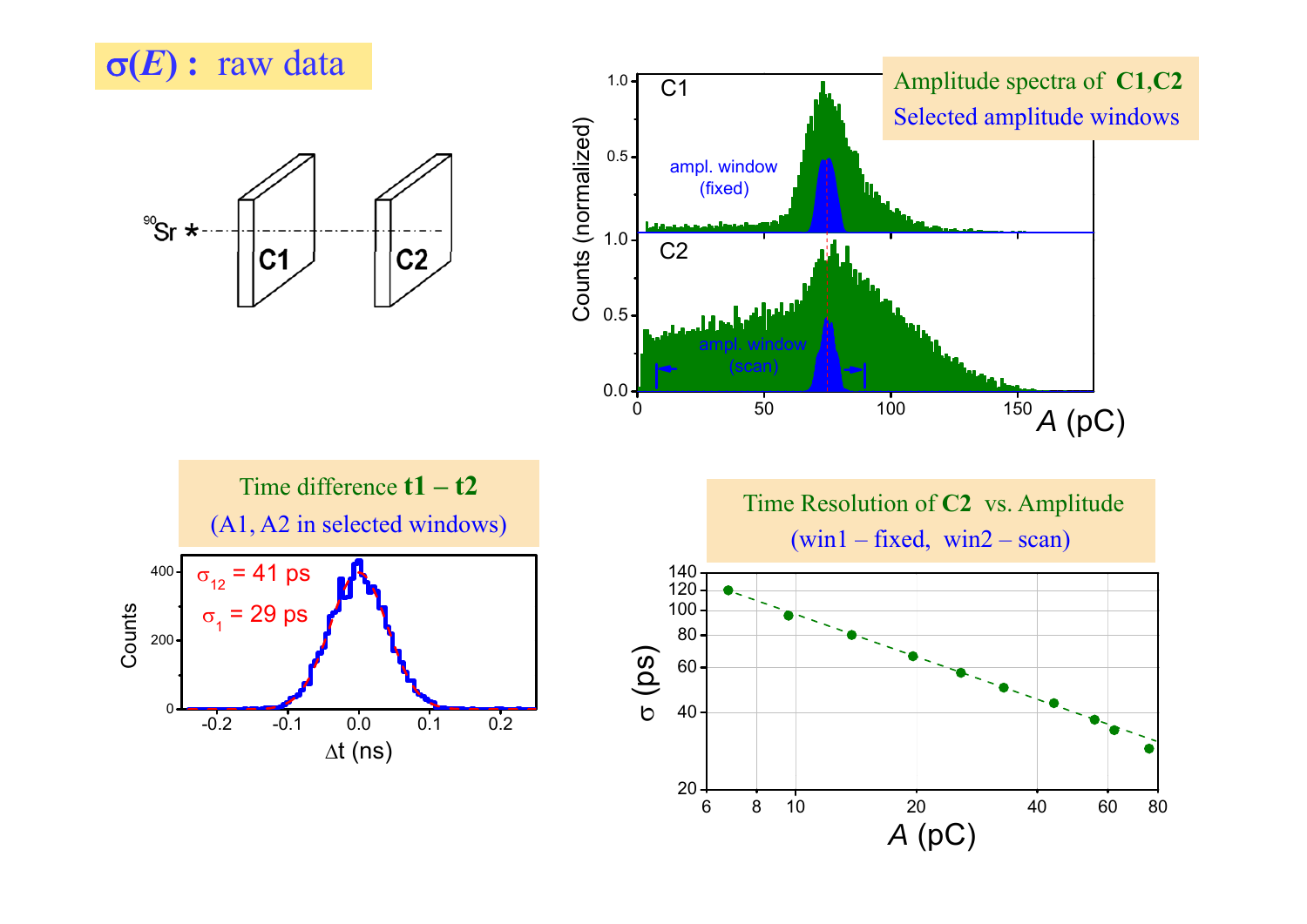#### $\sigma(E): A \to N_{\text{mhe}} \to E$ **1.** Correct for non-linearity of the amplifier:  $A \rightarrow A_{lin}$ 1000 $A_{1e} = < A >$  $N \mid C2 \qquad A_1 \qquad A_{1c} = A_2 - A_1$ 1e-spectrum C2 **2.** Calculate number of firing cells:  $N_{cell} = A_{lin} / A_{1c}$   $\underset{0.0}{\overset{\circ}{0.0}}$   $\underset{0.1}{\overset{\circ}{0.1}}$   $\underset{0.2}{\overset{\circ}{0.3}}$ 500 $\mathsf{A}_{2}$  $\overline{0.3}$  *A* (pC)

- **3.** Calculate the number of photoelectrons:  $N_{\text{phe}} = (m/a) \ln (1 N_{\text{cell}}/m)$  $m = 2400$  (cells per 6 mm<sup>2</sup>);  $\alpha = A_{1e}/A_{1c} = 1.12$
- **4.** Establish the correspondence between  $N_{\text{phe}}$  and  $E: N_{\text{phe}} = 2270 E$  $n(N_{\text{phe}})$  – experimental data (C2,  $^{90}$ Sr reversed) after the corrections; *n* **(***E***sim )** – spectrum of deposited energies simulated in GEANT4.

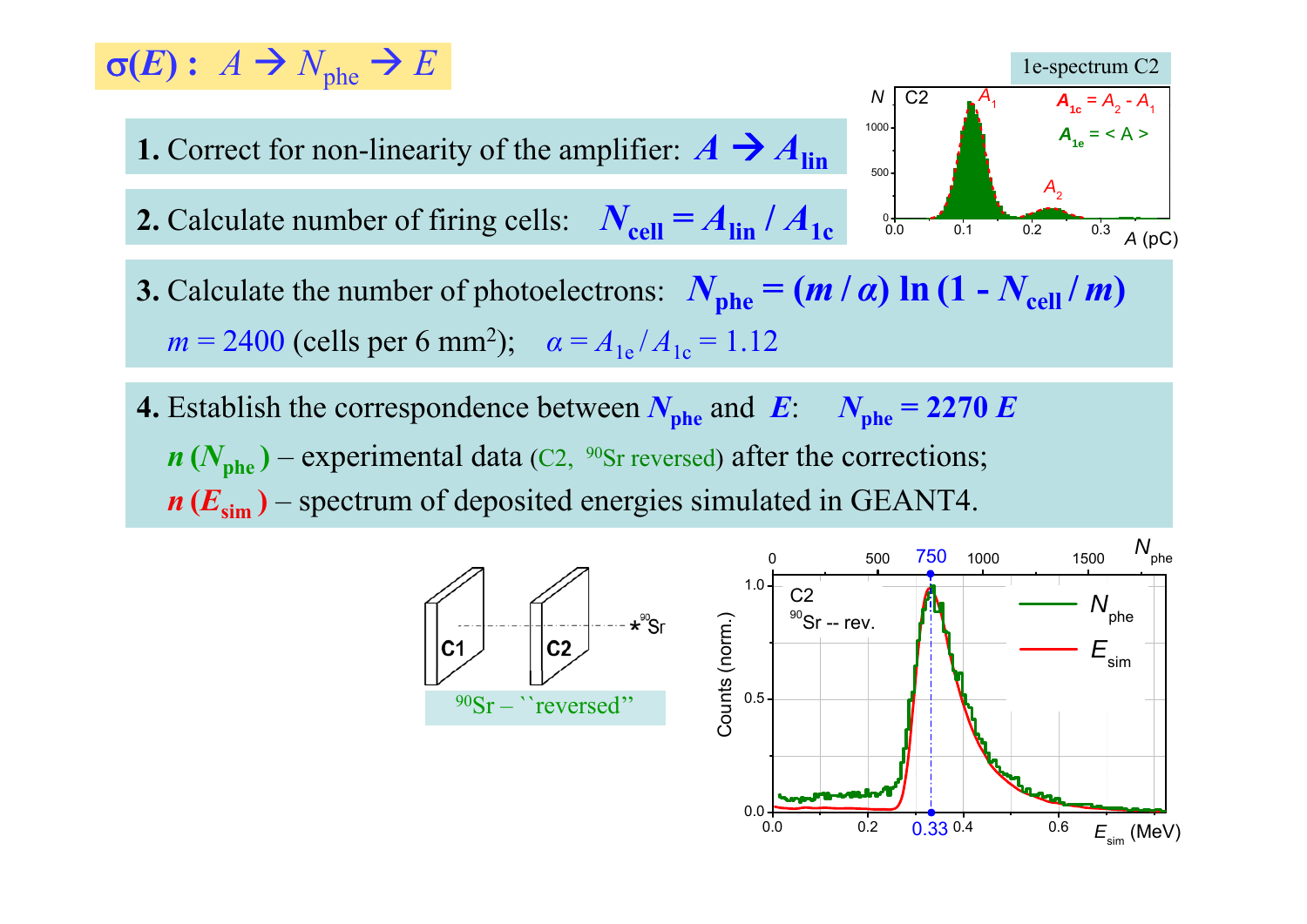<sup>σ</sup>**(***E***) : results BC422 + MPPC 33-050**

**2270**  $phe/MeV$  *PDE* $\geq 27\%$ 

## Number of Photoelectrons



# **PMT: 19 ps**  $\cdot$ **MeV** <sup>0.5</sup> **BC422 ≡ NE111**

best time resolution [M.Moszynski, NIMA 337 (1993) 154]. **NE111** (d25 x 10 mm, Teflon reflector) + **XP2020UR-M**

**fastest plastic** 8400 phe/MeV, 370 nm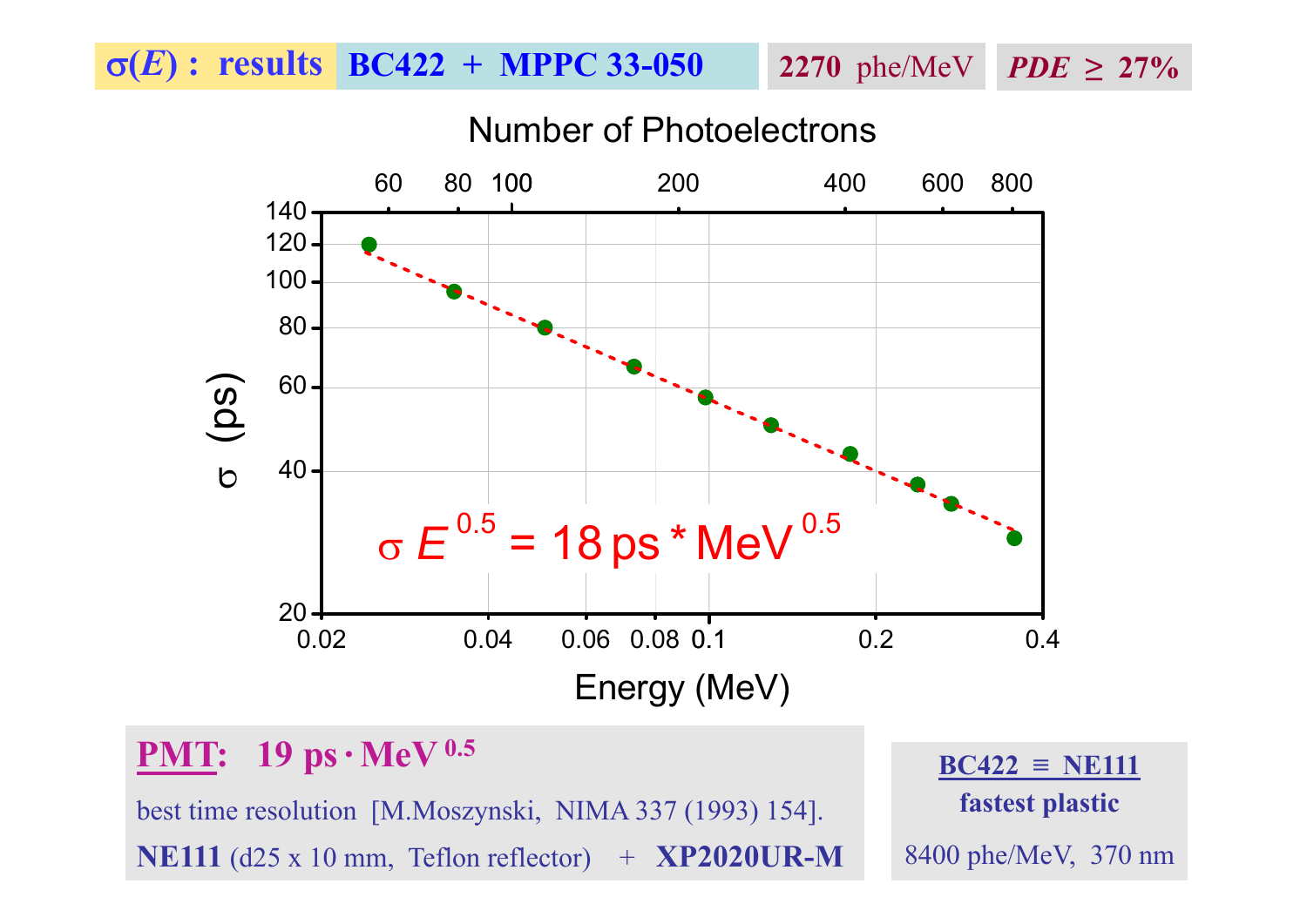### **Muon and positron counters for 10T spectrometer (prototypes)**







- $(1)$  Positron counter: **EJ-232**  $10x10x5mm;$
- **(2)** Muon counter: **EJ-232** ø8x0.3mm in 10x10x2mm frame (BC-800);
- **(3)** two G-APDs type **Hamamatsu MPPC S10362-33-050 (3x3 mm2)**;
- **(4)** scintillator + photosensor in a light tight box; 5T solenoid. The muon (positron)
- **(5)** broad band amplifier (gain  $\sim$ 13, bw  $\sim$  600 MHz).



the muon (positron) counters are assembled on <sup>a</sup> supporting plate inserted into the warm bore of <sup>a</sup>beam momentum is 28 MeV/c.



#### 4.8T, scale: 5ns, 200mV

| Detection of muons (M1)       |  |
|-------------------------------|--|
| and positrons $(P1)$ in 4.8 T |  |

| Signal rise/fall times |
|------------------------|
| $M1 - 1.24 / 7.2$ ns   |
| $P1 - 1.48 / 8.0$ ns   |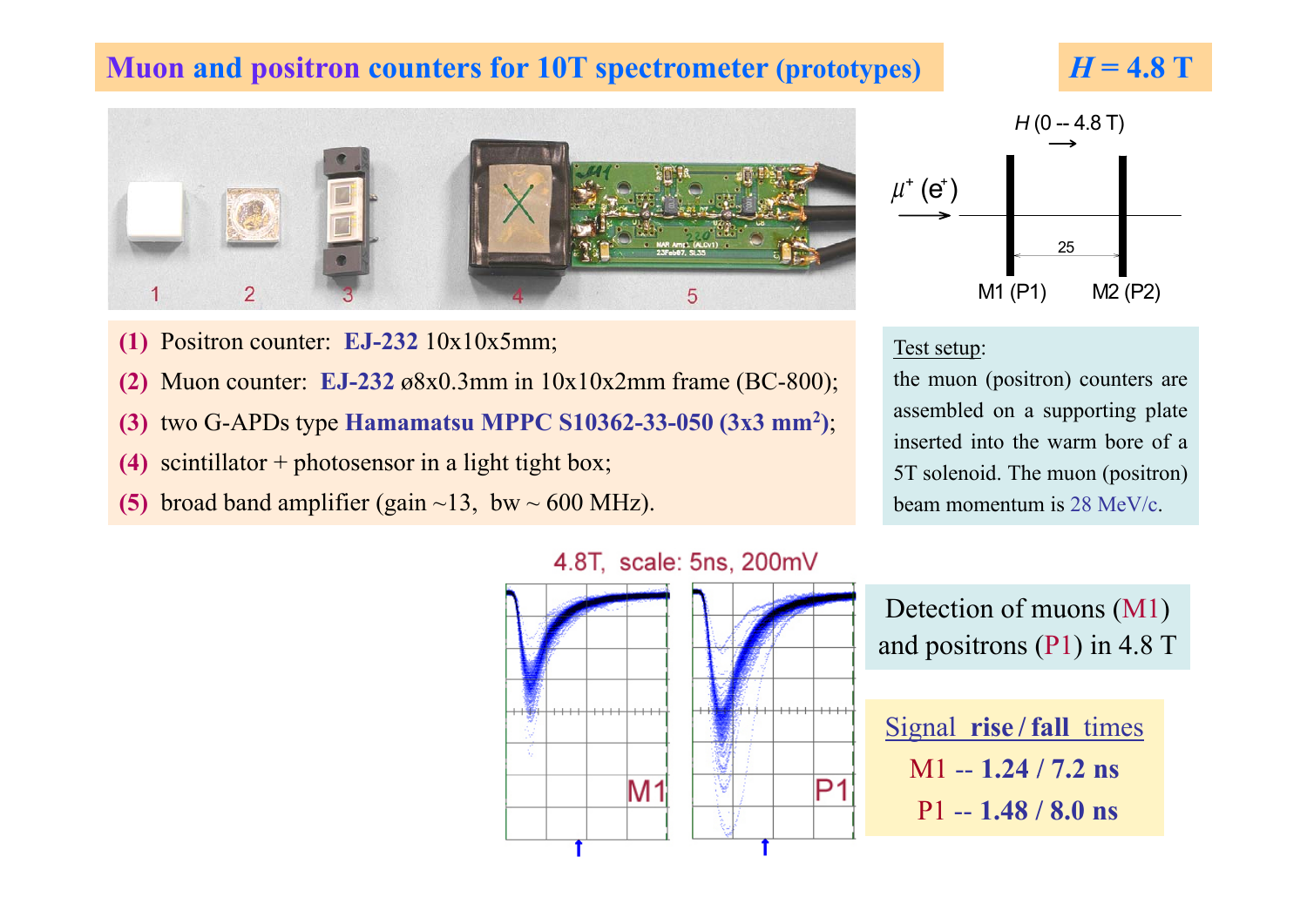### **Muon and positron counters for 10T spectrometer (prototypes)**

Time resolution M1-M2 (P1-P2) 200 400M1 -- M2 *H* = 4.8T 0 $\sigma$  = 60 ps  $\frac{22}{5}$   $\circ$   $\frac{\sigma = 60 \text{ ps}}{20}$  0.8  $-0.2$  $-0.2$   $0.0$   $0.2$   $\Delta t$  (ns) 0200 $\sigma$  = 65 ps P1 -- P2 Per counter  $(M / P)$  **46 ps**  $0.01 + 0.11 + 0.1$ Spectrometer  $(M + P)$  **65 ps** 

# $P1:$  **σ**  $E^{0.5} ≈ 25$  ps•MeV<sup>0.5</sup> 20%

detected energy  $E \approx 0.3$  MeV

 $E = (actual$  deposited energy)  $*$ 

(ratio of photodetector to scint. area)





## High rate capabilities:

**70% signal amplitude at 10 MHz count rate.** Further increase is possible at the expense of time resolution.

*H* **= 4.8 T**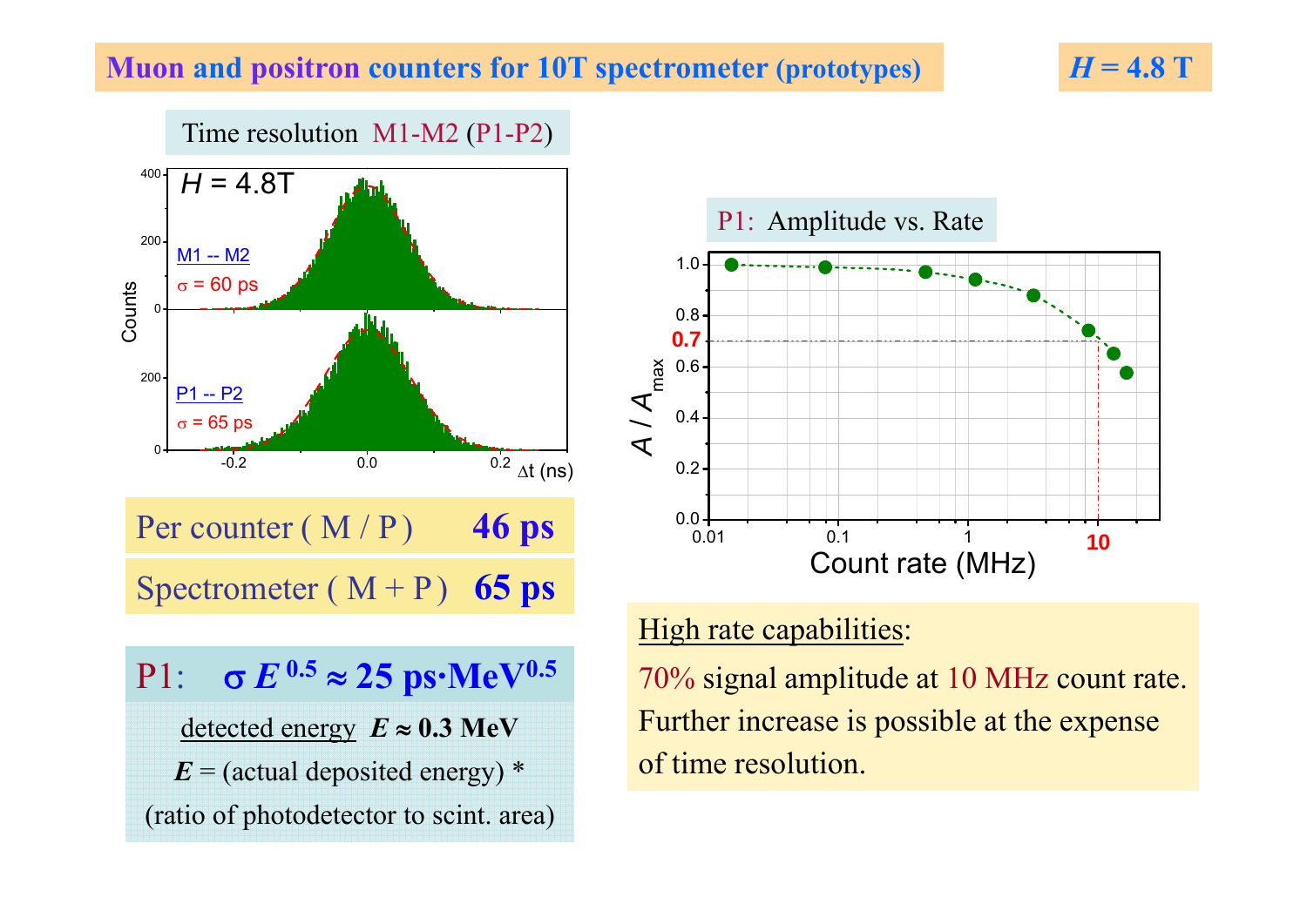### **Summary**

- • combined with plastic scintillators G-APDs provide time resolution comparable to that achieved with PMTs:  $\sigma E^{0.5} = 18 \,\text{ps}\cdot\text{MeV}^{0.5}$
- • in contrast to PMTs, the performance of fast-timin g G-APD base d detectors extends to high magnetic fields
- •• the use G-APD based detectors in μSR will allow further extending the range of magnetic fields accessible for muon spin rotation studies

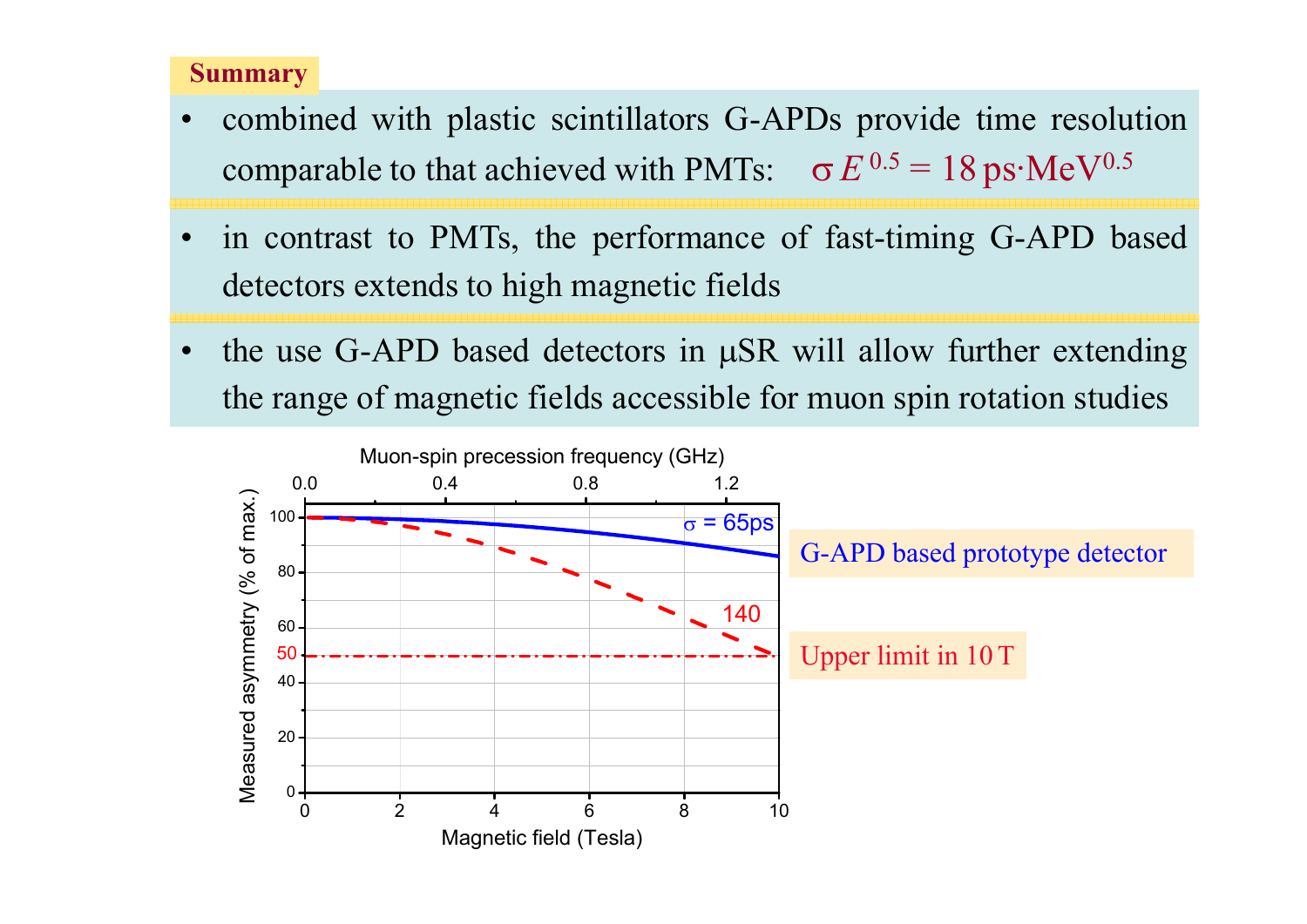# **Additional slides …**